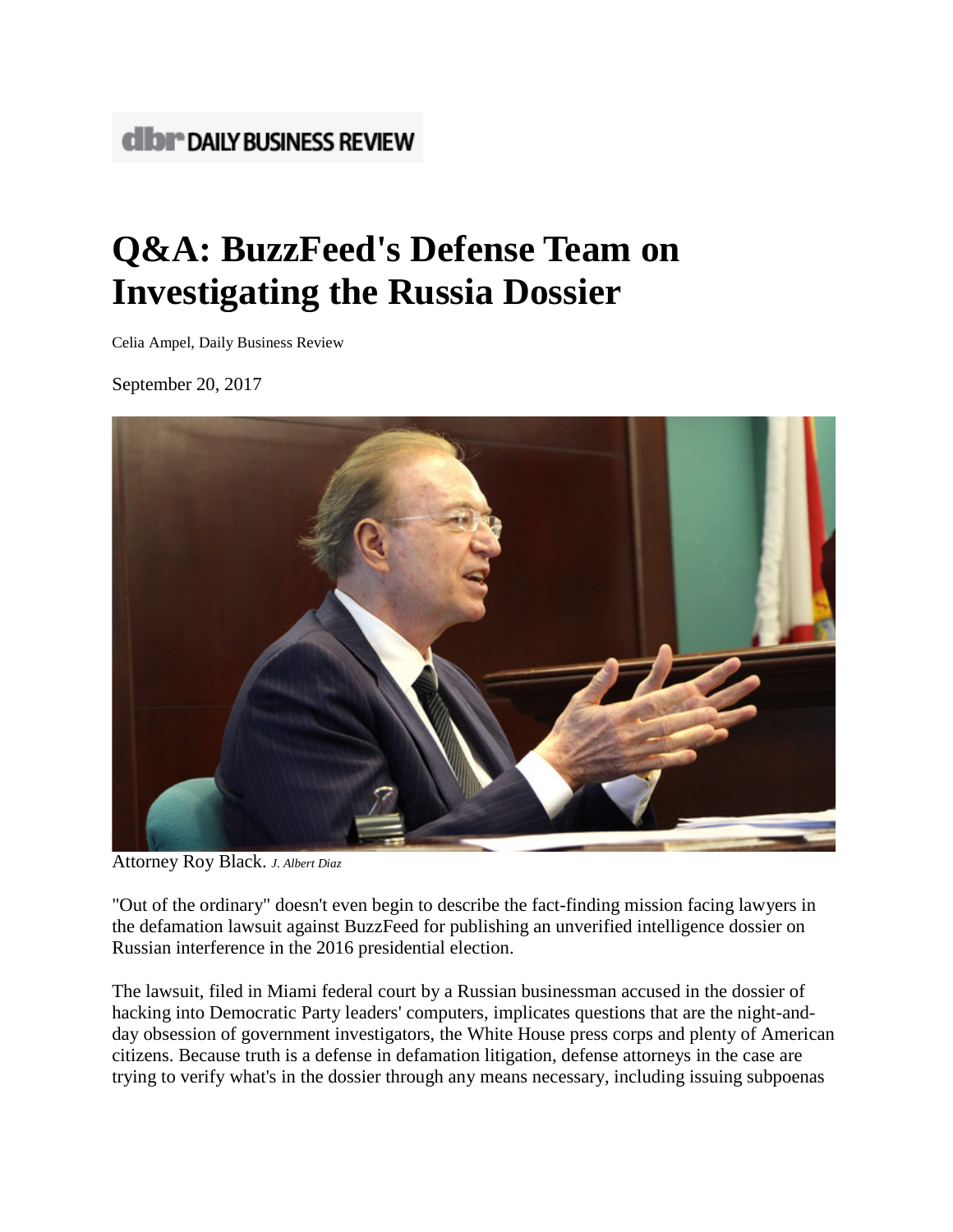to the FBI, the CIA, the Justice Department and the Office of the Director of National Intelligence.

Miami attorneys Roy Black and Jared Lopez of Black, Srebnick, Kornspan & Stumpf just took over as trial counsel for BuzzFeed, joining New York and Washington attorneys from Davis Wright Tremaine. The attorneys spoke with the Daily Business Review on Wednesday about the work they're tackling in the discovery phase of the case, which is set for trial before U.S. District Judge Ursula Ungaro in March 2018.

Answers were edited for length and clarity.

## **Q: What are the biggest discovery challenges in this case? You're seeking to depose and collect documents from several government agencies and employees, including former FBI Director Jim Comey, former Director of National Intelligence James Clapper and former CIA Director John Brennan.**

**Black:** You can just imagine. Not only do we have to obtain information from the United States government, which has several ongoing criminal investigations in the Department of Justice, the FBI, the United States Congress and other agencies, and then add on top of that the international aspect of this: looking into what the Russians were doing and what other people were doing, the hacking element of it. It is really an enormous undertaking.

## **Q: Is there a timeline for when the government might respond to your subpoenas?**

**Black:** All I can say about it is it's ongoing, and certainly it is an avenue we're aggressively pursuing.

## **Q: Will the dossier's author, Christopher Steele, testify?**

**Black:** Judge Ungaro has issued an order to a British court to allow taking his deposition, so that is in the works. But as far as I know, nothing has proceeded so far in London regarding that.

As you can imagine, that's a highly contentious issue, and Mr. Steele — I don't know how to quite categorize this, but Mr. Steele has his own situation, let me put it that way. So he's entirely independent.

We would like to get his information, but it's not going to be easy. In fact, we may have more chance of getting it from the United States Congress than we do from Mr. Steele himself, but that remains to be seen.

**Q: Now that you've taken on the case, will you be shifting BuzzFeed's defense at all from what's outlined in the August status report? According to BuzzFeed's summary of its defense in [that report,](http://www.almcms.com/contrib/content/uploads/sites/292/2017/09/Buzzfeed-status-report.pdf) publication of the dossier was "privileged pursuant to both state law and the First Amendment, as both a fair report of official activity and a neutral report of allegations concerning the President-Elect of the United States and the President of Russia."**